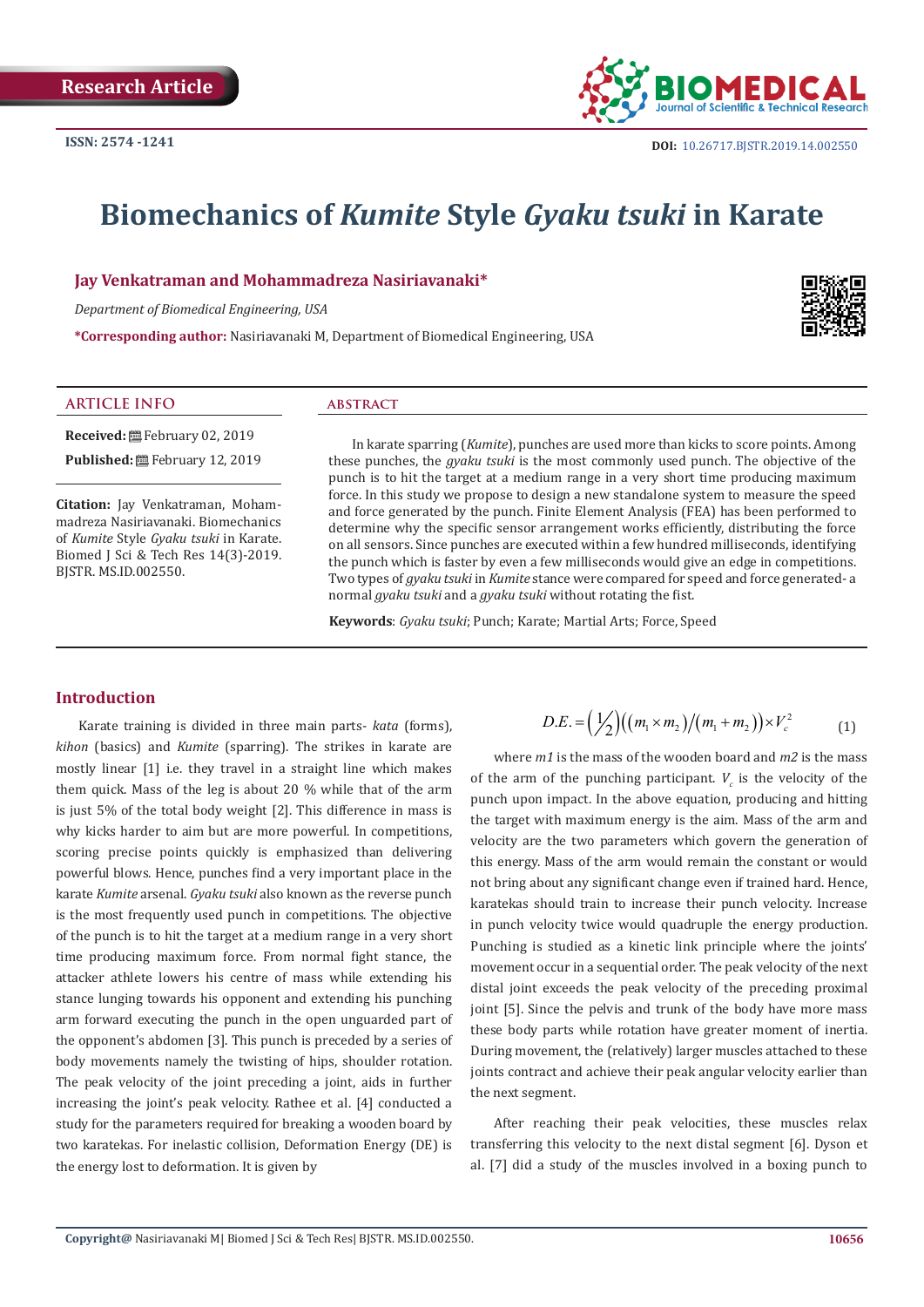understand the role of major individual muscles in the punch. It was found out that the gastrocnemius was the first muscle to be activated during a punch due to the action of moving the body forward by plantarflexion. The rectus femoris and biceps femoris were activated next to extend the knee and hips. These were followed by the trapezius, deltoid muscles and biceps brachii to flex the elbow shortly, followed by extension of the elbow done by the triceps brachii and flexor carpi radialis in the forearm to execute the punch. Over the past few decades, different methods have been used to try and calculate the absolute force of a martial artist's punch and kicks for research purposes. Researchers at Poland have developed a punching bag with embedded strain gauge to measure force of a punch [8]. They improved it by using embedded accelerometers and a larger bag which would calculate forces acting on the bag and separate the force components in the three direction axes.

Another study done by Estevan et al. [9] uses motion capture and force plates to calculate the ground reaction force on the legs while striking and targets placed on specific joints on the limb aided in determining the kinematics of the arm. Another system built based on the target lever arm's torsional movement along the target stand gave force values acting on the target [10]. Studies conducted by Estevan et al. and Falco et al. [11-14] used piezoresistive sensors to measure force acting on the sensors. The system designed in this study is based off this primary design. A thesis study done by Singh Anupam uses a force measuring instrument FGV SHIMPO to measure force. Five springs were added behind a stiff punching board to dampen the force values and a study with the relative force values was conducted. For his specific study, calculating absolute force values were not necessary [2]. Girodet et al. [15] designed and used an instrumented makiwara to measure the force of the reverse punch.

#### **Materials and Methods**

The method used by Falco et al. [14] to measure the force of kicks in taekwondo was adapted and modified into a standalone system which was able to detect the speed and force of a *gyaku tsuki* punch while displaying it in real time. Two wooden circular plates of wood were cut in a dimeter of 25cm and sensors were placed between them to detect force applied on the wooden platform. The force is distributed homogenously throughout the wooden surface and recorded by the sensors. The sensors used were Tekscan Flexiforce A201 force sensors [16]. Nine sensors were arranged along the sides of an equilateral triangle of length 15cm. Three sensors were arranged along the midpoint of each side of the triangle as shows in Figure 1. The sensors were placed in between two spacers on each side such that when the wooden plates undergo compression, they do not touch each other dissipating the force amongst themselves since the sensor is only 0.2 mm thin. This arrangement was decided by selecting the best among 15 simulated designs (designs a-o) using Finite Element Analysis techniques in Hypermesh.



**Figure 1:** The nine A201 flexi force sensor arranged along the sides of an equilateral triangle of length 15cm.

To simulate the model in Hypermesh, the outline of the model was first designed in SolidWorks and imported in Optistruct. Wood and sensor components were created, material properties were assigned, and constraints were defined. The components were meshed using 5 mm and 1 mm mesh size respectively. A distributed load of total 2kN was added at every node inside a rectangular area of side length 80 x 60mm considering the size of the fist. The model was run and total von misses stress on all elements of the sensors were checked. Studies by Krzystof Busko et al. [17-19] states that the maximum force delivered by a boxer is about 4.5 to 5kN. Studies by Karpilowski [20,21] state that a boxer's maximum striking force 2697N. Different studies indicate different values depending upon the methodology used (Figure 2). Since this study makes use of 9 sensors having force range of 455N each, there was no need to further increase the sensing range of the sensor. The wood thickness was chosen as 0.5 inch such that the wooded plate can withstand higher forces up to 5kN without any permanent deformation.



**Figure 2:** Calibration curve obtained by the Instron machine loading force on the system vs voltage obtained.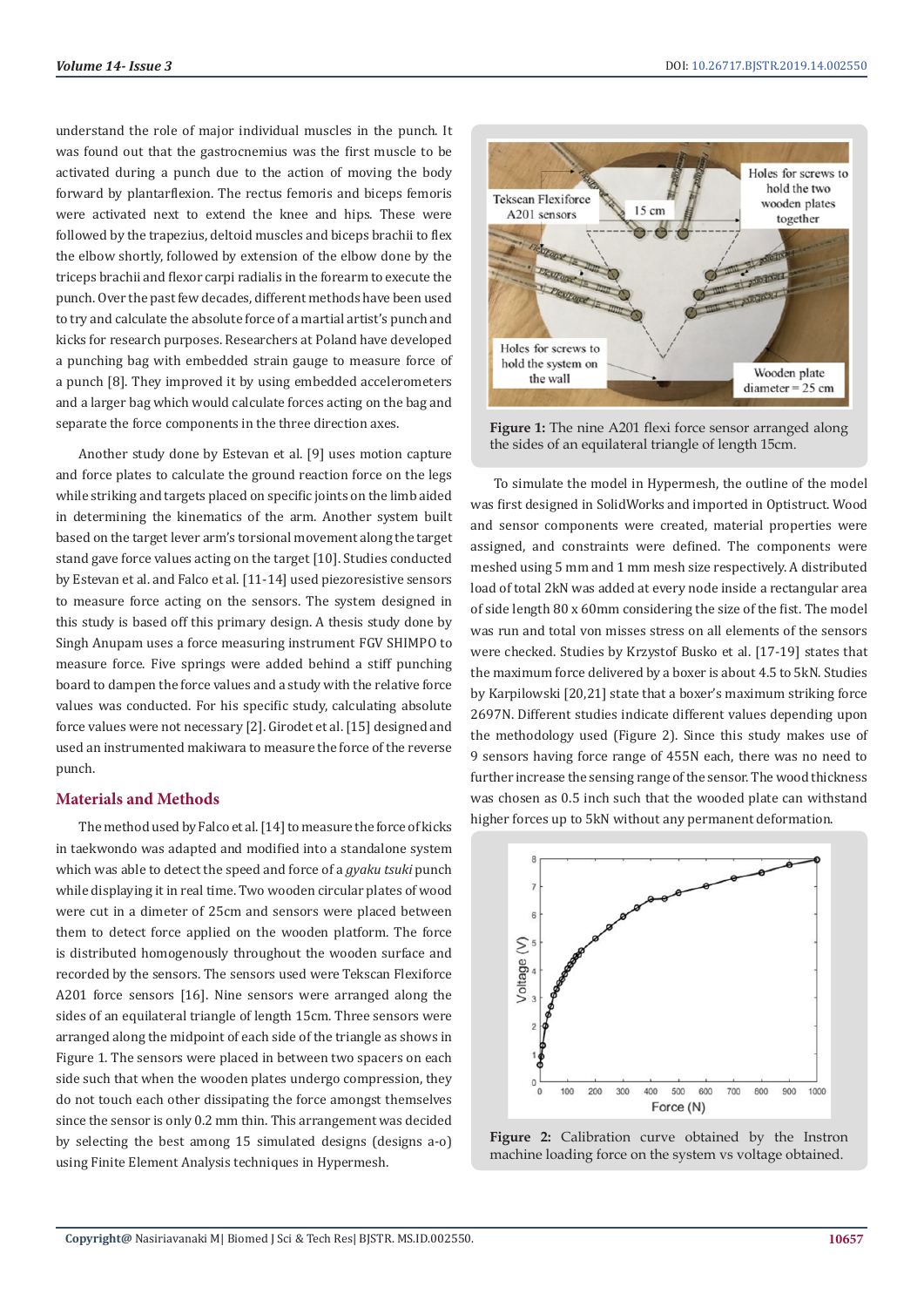Four holes were made through the two wooden plates- two for holding the wooden plates together and two for hanging the system to the wall. A foam of 2.54cm thickness and 20cm diameter was placed on the punching surface to protect the user's hands from injuries. After securing the wooden plates together with screws such that they do not move with respect to each other laterally and disturb the sensor arrangement, the entire system was calibrated under the instron machine by adding loads up to 1000N and corresponding voltage values were noted. In the force calculation algorithm, these values were interpolated to obtain the force values.

#### **Punch Speed Detection Module**

To detect the punch speed, two lasers (KY-008 red dot diode laser)-sensor pairs were placed on a wooden stand 10 cm from each other with the laser beam's direction perpendicular to the direction of punch speed. The sensors have a hollow cylindrical covering around them to avoid ambient light disturb the sensor signals. When the punching hand interrupted these signals, time  $t<sub>i</sub>$ and  $t_2$  were noted down.  $t_3 = t_2$ - $t_1$  was the time in which the punch travelled the distance of 10cm. Speed of the punch was calculated,

$$
speed = \frac{100}{t_3}.
$$

#### **Components Used**

A SainSmart 3.2" TFT LCD was used for displaying the values. The LCD was connected to the Arduino Mega board using an Arduino mega shield for the LCD. On/off and reset buttons were soldered to the circuit and set up on the surface of the circuit box (Figures 3 & 4).



**Figure 3:** Speed detection module working principle. (a) setup initial position, (b) hand interrupts signal to sensor 1- time  $t_1$  is noted, (c) hand interrupts signal to sensor 2time  $t_2$  is noted.



**Figure 4:** Arrangement of the system on the wall.

#### **System Specifications**

Using the calibration curve values, the specifications of the system were determined. The calibration curve follows a logarithmic pattern. The sensitivity of the system is 0.015 volts/ newton upto 400N and it decreases to 0.0024 volts/newton upto 1000N. The system has a resolution of 79.5 volts. Due to the weight of the wood, the minimum value obtained is 0.6V and upon application of 1000N, on top of the wooden platform, the voltage obtained is 7.95V.

#### **Test Conducted**



**Figure 5:** (a1) starting, (a2) mid and (a3) final position of normal gyaku tsuki; (b1) starting, (b2) mid and (b3) final position of gyaku tsuki without fist rotation.



Figure 6: Sensor arrangement in between wooden plates.

One participant was chosen for this test- weight 72kgs, about 7 years of experience in karate. The participant was asked to punch the system with normal *gyaku tsuki* and *gyaku tsuki* without rotating the fist both in *Kumite* style as shown in Figure 5. All these punches were done from a stationary position without any stepping motion. The forces and speed of these punches was to be determined to analyse the best type of *gyaku tsuki* to be used in competitions. The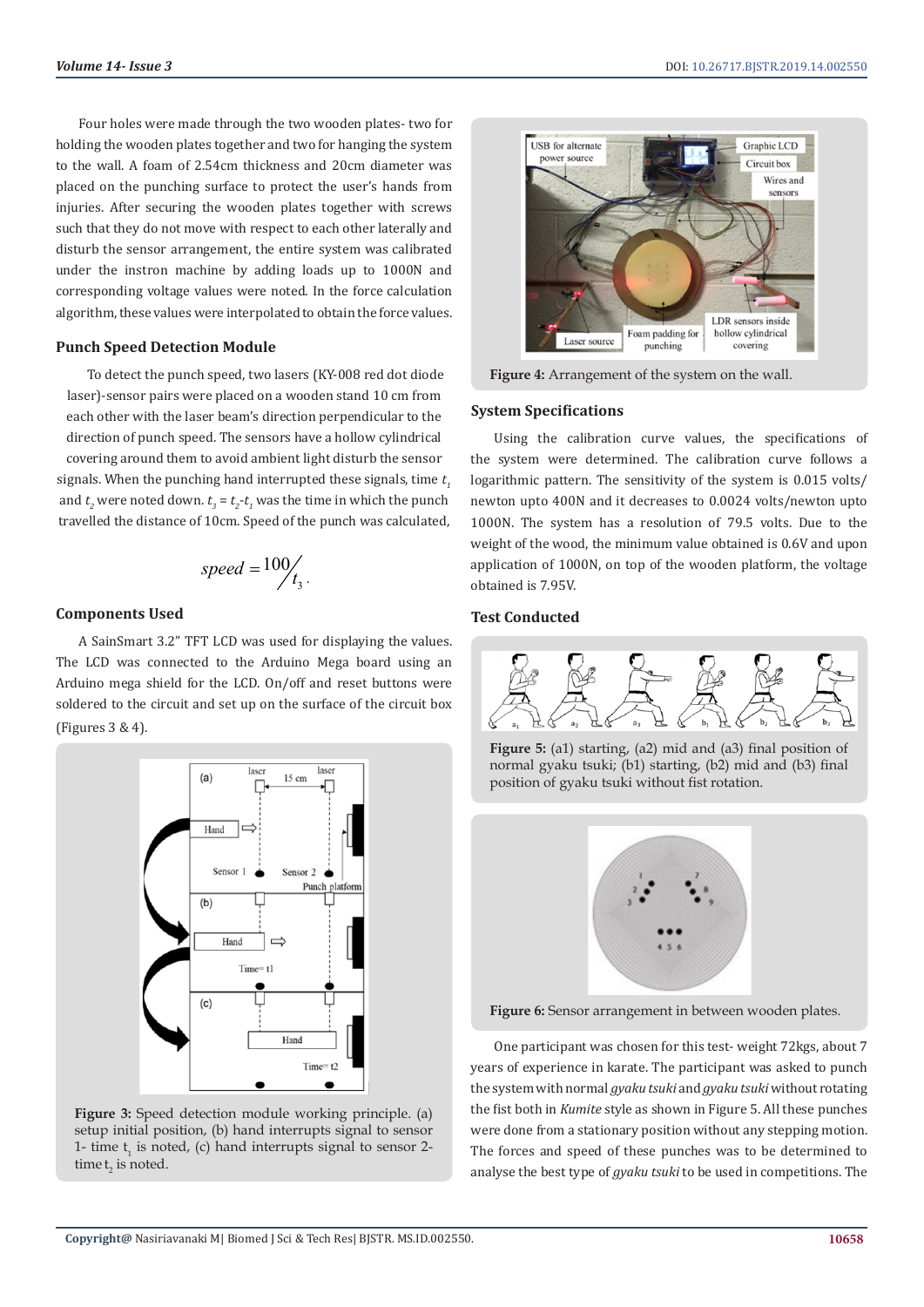Wayne State University IRB cleared the participant for the tests. The participant was asked to stand at a comfortable arm's length for punching the system and to maintain the *Kumite* stance to maintain balance since punching on the rigid wall tended to throw the participant off balance. Figures 5 & 6 shows the initial, middle and final position of the fist while punching the two punches. For punching through various speeds from 1 to 6m/s, different force values were calculated and plotted. While punching the participant was instructed not to be bias towards any specific punch type. The participant was also instructed not to compress the wood as the algorithm would not accept that as a valid reading. Any value for punch which would have a plateau at the peak value would be rejected.

#### **Results**

Falco et al. [14] had initially designed this system to measure forces of kicks of taekwondo practitioners. He had arranged 9 the sensors in the form of an equilateral triangle of length 15cm keeping 3 sensors near the midpoint on all the three sides of the triangle. It wasn't clear why this specific design was chosen by the author since essentially covering the punching area by even 3 or 4 sensors around it should be able to record the loading like working of strain gauges in a weighing scale. Finite Element Analysis (FEA) of the wood and sensor arrangement was done simulating different punching regions. Hypermesh software was used for this FEA. The white outer circle is the wood and small black circles are the sensors. The force on sensors displayed in Figure 7 follow the numbering shown in Figure 6. The figures below show the several regions where the punch was simulated, and the corresponding sensor forces recorded. Four different regions were simulated to check the response- the center where the force on sensors is most distributed, inside the area formed by the sensors but away from the center, halfway outside the triangular area on the sensors and completely outside the area.



**Figure 7:** Sensor force readings when punched on different areas on the wooden plates.

Tests were conducted to check the experimental values when punched with both the types of punches. Figure 8 shows the curve of force vs speed of both the punches while Table 1 shows these values. After checking the force trend generated by these punches, both the punches were tested for achieving maximum average speed. Table 2 shows the tests conducted to calculate the maximum average speed that can be attained by both these punches.

**Table 1:** Speed and corresponding force values of the normal *gyaku tsuki* and the *gyaku tsuki* without fist rotation.

| Normal <i>gyaku tsuki</i> |           | Gyaku tsuki without rotation |           |  |
|---------------------------|-----------|------------------------------|-----------|--|
| Speed $(m/s)$             | Force (N) | Speed $(m/s)$                | Force (N) |  |
| 1.92                      | 142       | 1.69                         | 147       |  |
| 2.27                      | 180       | 1.89                         | 170       |  |
| 2.78                      | 284       | 2.86                         | 266       |  |
| 3.23                      | 320       | 2.94                         | 291       |  |
| 3.85                      | 349       | 3.57                         | 317       |  |
| 4                         | 366       | 4.17                         | 320       |  |

| $- -$<br>ተ.JJ             | ັ   | ט טוד |           |
|---------------------------|-----|-------|-----------|
| $F \Omega$<br><b>J.LU</b> | 384 | ט טוד | ר ר<br>ັບ |

**Table 2:** Maximum attainable speeds (m/s) of both the punches.

| Test no. | Normal gyaku tsuki | Gyaku tsuki without fist<br>rotation | Force (N) |
|----------|--------------------|--------------------------------------|-----------|
| 1        | 5                  | 5.26                                 | 147       |
| 2        | 5.56               | 5.56                                 | 170       |
| 3        | 5.26               | 5.65                                 | 266       |
| 4        | 5.26               | 5.88                                 | 291       |
| 5        | 5.56               | 5.26                                 |           |
| Average  | 5.33               | 5.52                                 |           |

#### **Discussion**

#### **Sensor Arrangement**

The sensor arrangement adopted by Falco et al. [14] was used and simulated to verify how forces are being distributed on all the sensors when punched in different areas of the wooden punching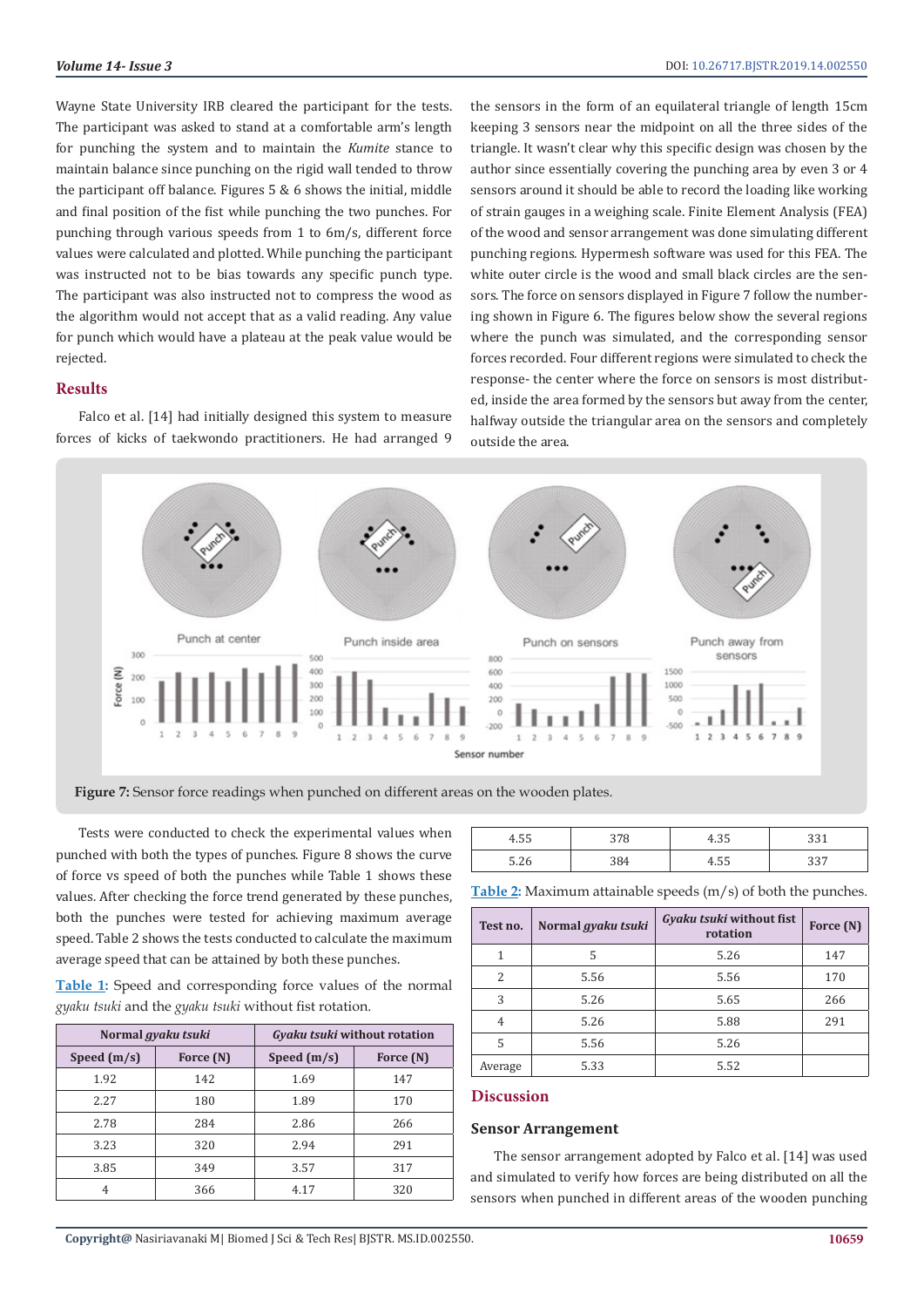platform. Ideally a load would need to be supported by a base on at least three sides. Placing a load inside the area enclosed by the sensors would distribute all the load on them whereas if the load is placed outside the area enclosed by the sensors, not all of the force would be recorded by the sensors. Moreover, if all sensors read forces equally, then the effective range required by each sensor is reduced and it would be more effective rather than forces being distributed in an uneven pattern when punched near one sensor and away from other.

As seen from (Figure 7), sensors record force more evenly when punched at the centre than away from the centre. In case 2, there is a big gap between the highest and lowest readings on the sensors since it is closer to a certain group of sensors than the other. In case 3, the gap is higher due to the introduction of negative forces. Since the load extends in the area not supported by the sensors, an imbalance is created and the sensors on the other end display a negative force. The negative force acts by pushing the board away from the sensor. The resultant of all these forces is 2kN. In case 4, negative forces are higher because the board is tilting a considerable distance on one side.

Flexiforce A201 sensor can record only 445N without increasing its sensing range. In case 1, all sensors are able to record values since the values are well within range. In case 2, the highest force is 405N which means this case is almost on the verge of its range for recording force. Hence, punching any further on the sensors would saturate the readings on the sensors. The highest readings in case 3 and 4 are 591N and 1070 N respectively which is out of the sensors sensing range. Hence this specific arrangement works for recording punch forces fully inside the triangular area.

#### **Comparison of Punch Force**



Figure 8: Speed v/s force of both punches.

The values obtained from programmable microcontroller displays force values in Newtons on the graphic LCD along with the force time curve thus providing real time data to the user. The values obtained in Table 1 and Figure 8 show that the force generated by the normal *gyaku tsuki* is higher than its counterpart when punched at the same speed. At all speeds the normal gyaku tsuki's force is 6.67 % to 12.16 % higher than the *gyaku tsuki* without fist rotation. Diacu, [22] showed the mathematical proofs for increase in generation of Kinetic Energy when performing a normal *gyaku tsuki*. Considering a 70Kg person punching at a speed of 5.5m/s, the mass of his arm would be 5 % of his total weight. He rotates his fist by 180 degrees or 5π radians and the radius of his fist rotation be 5cm or 0.05m. During translational punching, the generated kinetic energy, Ek and rotational Energy (Er) were calculated to be 52.94J and 1.079J respectively.

This proves that the force generated by the *gyaku tsuki* is higher than the *gyaku tsuki* without rotation. Research on the change in moment arm during pronation and supination has been done by Bremer, [23]. Consider the 0 position of the wrist to be the position where the line joining the radial and ulnar styloids are parallel to the axis of the humerus with the elbow flexed 90 degrees. The muscles in the forearm responsible for the pronation of the forearm are pronator teres, pronator qudratus, flexor carpi radialis, palmaris longus and extensor carpi radialis longus. The change in moment arm is higher during pronation of the arm than during supination. The maximum moment arm values are seen when the pronation and supination are about 40 degrees. Due to the increase in moment arm, there is change in moment when the arm is rotated while punching the normal *gyaku tsuki*. This increase in moment is the possible reason for the higher force generation.

#### **Comparison of Punch Speed**

Maximum attainable speeds of both the punches were checked in Table 2 to determine whether either punch can punch with higher speed than the other. It was seen that the *gyaku tsuki* without the fist rotation can attain final speed of 5.52 (S.D. 0.212) m/s while the normal *gyaku tsuki* could attain an average high speed of 5.33 (S.D. 0.215)m/s. This 3.56 % difference in speeds show that both the punches attain almost the same average high speeds.

#### **Conclusion**

The specific design was chosen because it was used by Coral Falco et. al. for their study to find out the force of a taekwondo kick. Their system has been modified by adding a speed detection module and a graphic LCD which displays the punch speed, force, force time curve of the punch type in real time. This system can be used to determine all these parameters for any type of punch except for any punch which has a pushing movement. Any movement aiding the punch like the *yori Yashi* (forward step)- *gyaku tsuki/ kizmi tsuki* can be used too. The system has a relatively low sampling rate hence punch speeds upto only 8.33m/s are recorded. The curves obtained from the punches prove that with increase in punch speed, the force of the punch increases. By simulating the force distribution on all sensors by punching in different areas of the wooden platform, it was seen that the sensors record force when the whole punch lands inside the area of the triangle formed by the sensors. As per the results of speed and force obtained by the two punches obtained in Table 1 and the pattern observed in Figure 8, the normal *gyaku tsuki* delivers a higher force upon impact when punched than the *gyaku tsuki* without fist rotation.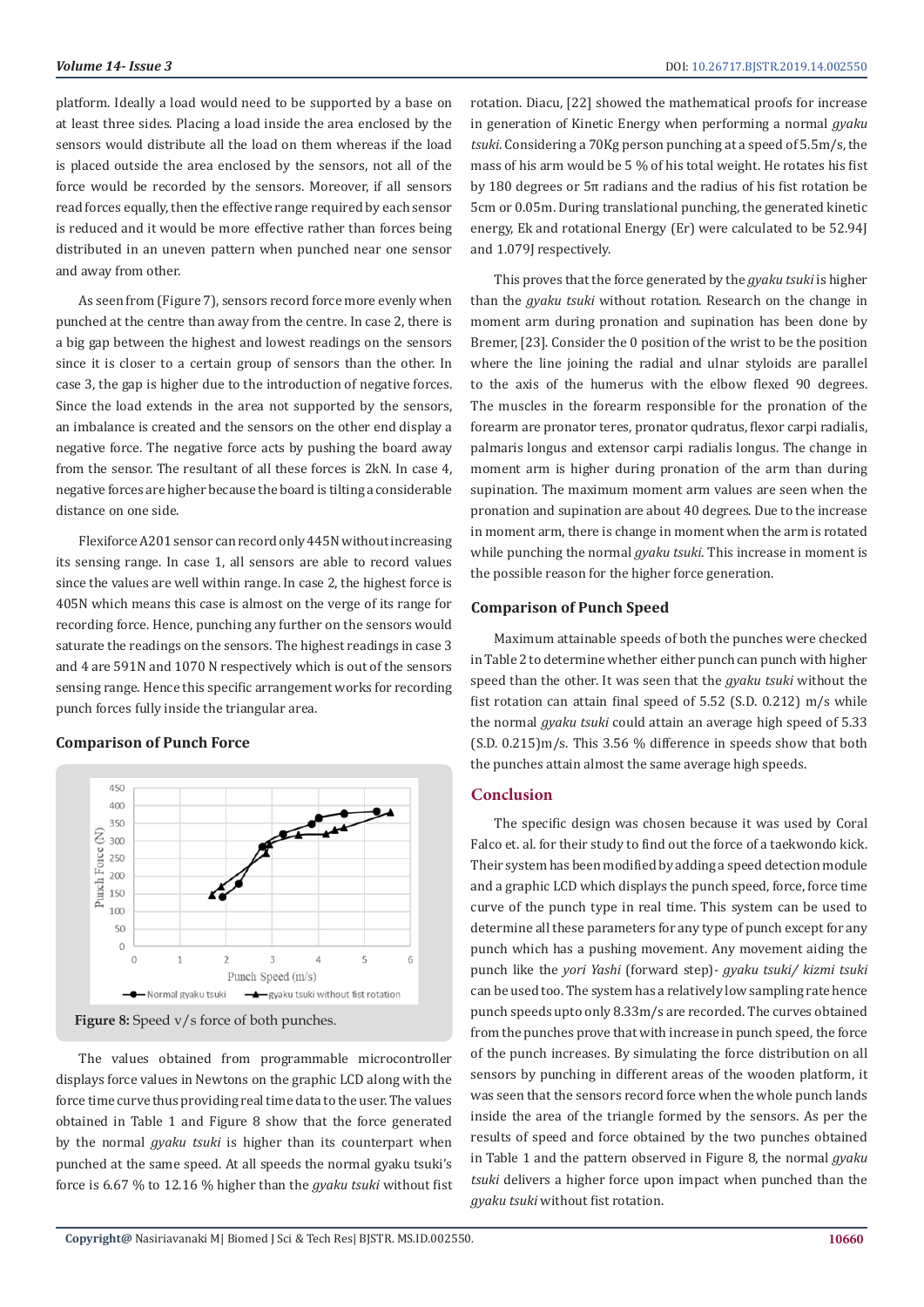The group of muscles involved in pronation motion of the wrist and forearm while performing the normal *gyaku tsuki* generated a higher moment which leads to higher force generation. It is in accordance with its speed being slightly higher than the latter punch. There is a variable difference in force about 6.67 % to 12.16 % at variable speeds. The difference in speeds are due to human error as there may have been some inconsistencies while punching. The experiments to determine the average maximum attainable speed also revealed that both the punches punch with an approximate same speed. In a *kumite* match, the *gyaku tsuki* without rotation should be used since punching in this manner produces slightly higher speed which is the key in all styles in karate. Force isn't emphasised except in hard contact styles like kyokushin. For semi or light contact styles like Shotokan and according to WKF (world Karate Federation) rules, the *gyaku tsuki* without rotation should be used.

There are some techniques that could be followed to increase the speed of any punch. Rotating the pelvis transfers the increase in angular velocity to the arm. Studies done previously have proved that *gyaku tsuki* punched from near the waist rather than starting midway produces more linear velocity of the wrist [24]. Also, faster the opposite arm is retracted, faster is the punch [6,25]. There have been other studies stating different force values of punches and kicks in the past. The absolute force value of the punch is not obtained in this system since calibration of the system was done by placing static loads whereas the punch is a dynamic load. Moreover, since the sampling rate is less at 134Hz, it is not able to record any higher peaks which could have been missed. Using this very system repeatedly would give the results in real time and the user can mark one's progress through practice and set short and long-term goals. Determining the kinematics of the arm would provide side by side comparison of the arm velocity changes w.r.t time and more conclusions could be drawn from that. EMG can be recorded of the muscle groups to find the function of individual muscle and groups in a punch. More participants should be tested to strengthen the claim.

#### **Acknowledgment**

We are thankful to my friends who taught me to do simulations using Hypermesh and the Wayne State University Machine Shop for letting me borrow their tools, some miscellaneous materials required and helping me getting my system ready.

#### **References**

- 1. Arus E (2012) Biomechanics of human motion: Applications in the martial arts. CRC Press, pp. 559.
- 2. Anupam S (2017) Analysis of force, time, energy, psychological demand and safety of common kicks in martial arts. Industrial Engineering, Iowa State University, Ames, p. 1-46.
- 3. Ciubucciu Ionete G, Mereuta E Biomechanics of karate techniques. "Dunarea de Jos" University of Galati, Romania.
- 4. Rathee N, Magnes J, Davis J (2014) Kinematics of board breaking in karate using video analysis–a dynamic model of applied physics and human performance. European Scientific Journal 10(12).
- 5. Ionete GL, Mereuta E, Mereuta C, Tudoran MS, Ganea D (2011) Linear kinematic analysis of gyaku-tsuki karate technique. The Annals of "Dunarea De Jos" University of Galati 2011: 1.
- 6. Gallaher DM (2013) 3D analysis of punching technique: Reverse vs. lead (Gyaku tsuki vs. Oi tsuki). p. 1-70.
- 7. Rosemary Dyson, Marcus Smith, Christopher Martin, Lisa Fenn (2007) Muscular recruitment during rear hand punches delivered at maximal force and speed by amateur boxers. ISBS-Conference Proceedings Archive.
- 8. Krzysztof Buśko, Zbigniew Staniak, Patrycja Łach, Joanna Mazur Różycka, Radosław Michalski, et al. (2014) Comparison of two boxing training simulators. Biomedical Human Kinetics 6(1): 135-141.
- 9. Isaac Estevan, Coral Falco, Daniel Jandacka (2011) Mechanical analysis of the roundhouse kick according to the stance position. A pilot study. ISBS-Conference Proceedings Archive.
- 10. Chadli S, Ababou N, Ababou A (2014) A new instrument for punch analysis in boxing. Procedia Engineering 72: 411-416.
- 11. Isaac Estevan, Octavio Álvarez, Coral Falcó, Isabel Castillo (2014) Selfefficacy and performance of the roundhouse kick in taekwondo. Revista de artes marciales asiaticas 9(2): 97-105.
- 12. Estevan I, Alvarez O, Falco C, Molina García J, Castillo I (2011) Impact force and time analysis influenced by execution distance in a roundhouse kick to the head in taekwondo. J Strength Cond Res 25(10): 2851-2856.
- 13. Isaac Estevan, Coral Falco, Octavio Álvarez, Javier Molina García (2012) Effect of Olympic weight category on performance in the roundhouse kick to the head in taekwondo. J Hum Kinet 31: 37-43.
- 14. Falco C, Alvarez O, Castillo I, Estevan I, Martos J, et al. (2009) Influence of the distance in a roundhouse kick's execution time and impact force in Taekwondo. J Biomech 42(3): 242-248.
- 15. Pascal Girodet, Philippe Vaslin, Michel Dabonneville, Patrick Lacouture (2005) Two-dimensional kinematic and dynamic analysis of a karate straight punch. Computer Methods in Biomechanics and Biomedical Engineering 8(S1): 117-118.
- 16. Tekscan (2016) Sensor: FlexiForce A201.
- 17. Krzysztof Buśko, Zbigniew Staniak, Szark Eckardt M, Nikolaidis PT, Mazur Różycka J, et al. (2016) Measuring the force of punches and kicks among combat sport athletes using a modified punching bag with an embedded accelerometer. Acta of Bioengineering and Biomechanics 18(1): 47-54.
- 18. Smith MS, Dyson RJ, Hale T, Janaway L (2000) Development of a boxing dynamometer and its punch force discrimination efficacy. J Sports Sci 18(6): 445-450.
- 19. Walilko T, Viano DC, Bir CA, (2005) Biomechanics of the head for Olympic boxer punches to the face. Br J Sports Med 39(10): 710-719.
- 20. Karpiłowski B (1997) Control of the implementation of training tasks using a boxing trainer, [Control of training task by means of boxing simulator]. Trening 2: 159-164.
- 21. Karpitowski B, Nosarzewski Z, Staniak Z (1994) A versatile boxing simulator. Biology of Sport 11(2): 133-139.
- 22. Diacu F (2003) On the dynamics of karate. High School Mathematics Magazine Pi in the Sky Volume 6.
- 23. Bremer AK, Sennwald GR, Favre P, Jacob HA (2006) Moment arms of forearm rotators. Clin Biomech (Bristol, Avon) 21(7): 683-691.
- 24. Shahbazi M, Sheikh M, Amini A (2008) Kinematic-kinetic comparisons of Tsuki technique in performing from waist and from midway in classic and individual styles. ISBS-Conference Proceedings Archive.
- 25. Wąsik J, da Silva Santos JF, Franchini E (2013) Movement structure and kinetics of the traditional straight punch: Measurements in taekwon-do athletes. Ido Movement for Culture 13(1): 42-47.